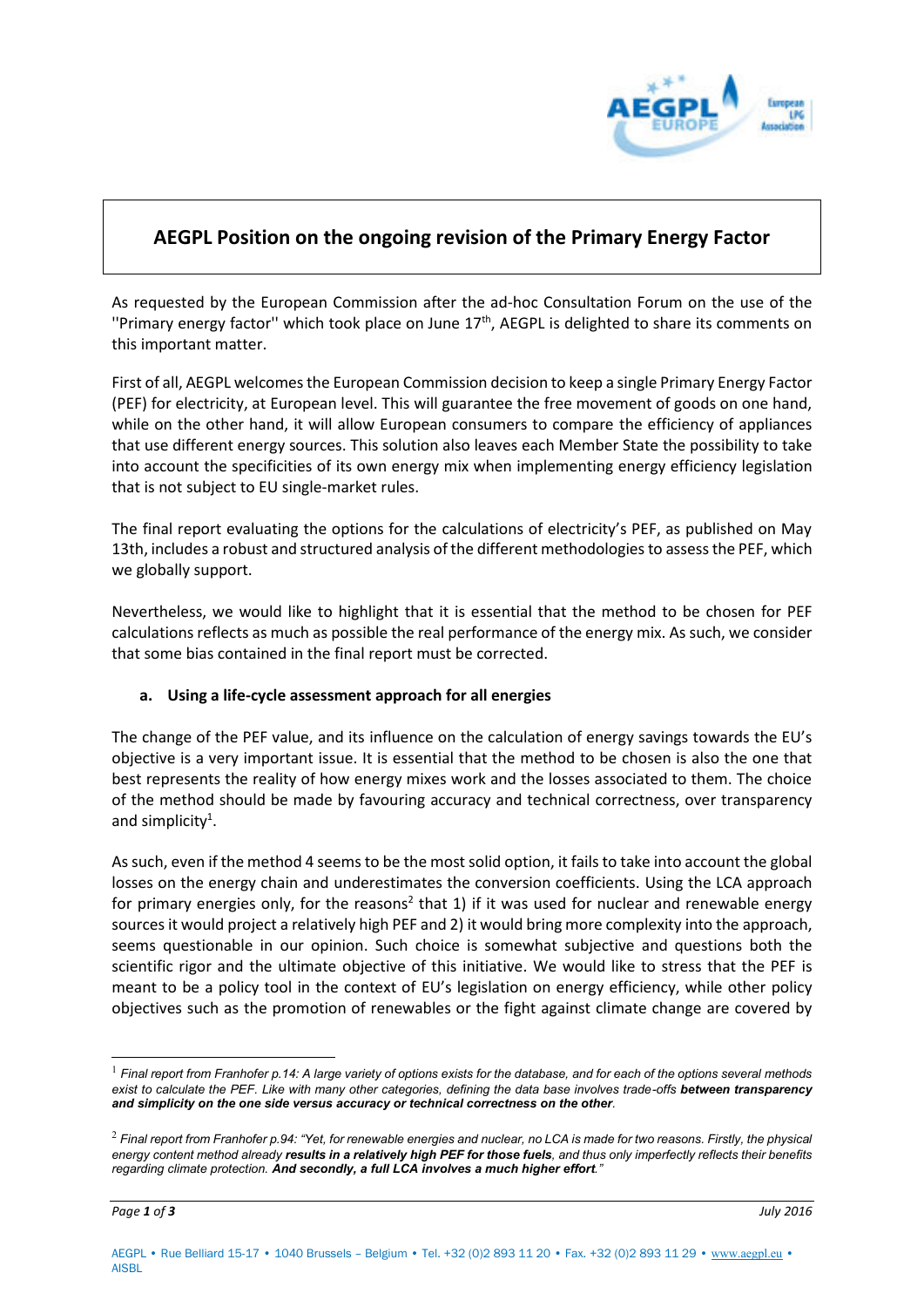

other dedicated pieces of legislation. Any decision affecting the PEF therefore has to focus on energy efficiency, and should not be driven by other policy objectives.

In our view, for the sake of consistency the LCA approach should be applied to all energy options (including nuclear and RES) and not be used only for conventional fossil fuels. That would avoid creating a distortion in the treatment of the different energy sources and make the chosen approach more consensual. For all these reasons, the use of a zero-equivalent approach for the primary energy of RES (i.e. only counting the non-renewable primary energy) would be unacceptable.

## **b. Harmonising PEF for all energies**

Unlike the EUROSTAT method, option 4 treats differently fossil energies (PEF1.1) and renewable energies (PEF 1), when it comes to PEF levels. As stated in the final report, this choice regarding fossil energy is justified by the consideration that integrating the upstream part of the energy system into the evaluation of PEF allows for a more representative and more precise comparison with electricity.

On this topic, we believe it is important to standardise the method used to obtain the PEF between fossil and renewable energies:

- Either by applying the method used for fossil energy to RES as well, taking into account the real efficiency of the renewable electricity production chain. This would lead to  $1$ >PEF<sub>RES</sub>>1.1;
- Either by keeping PEF 1 for all energies, fossil and renewable, as it is done in Method 3.

## **c. Considering LCV versus HCV consumptions**

Consumptions of electric power plants are calculated in the report in LCV (Lower Calorific Value) terms, which reduce heat losses and therefore affects the value of the PEF. In view of ensuring consistency with Directive 2009/125/EC on Ecodesign, we recommend to consider consumptions in HCV (Higher Calorific Value) terms in the context of the PEF evaluation for electricity.

# **d. Only a marginal evaluation method for PEF allows to make horizon 2020 projections**

It is essential to adapt the evaluation method for PEF to fit with the type of data used. A method based on the average market position<sup>3</sup> is not suitable to make projections at the horizon 2020 because it does not consider the future consequences of energy choices.

Only a marginal method allows to assess the energy mix distortion caused by an evolution of the electricity demand, and to define a PEF reflecting future developments of the demand and the production capability. As a result, if a prospective approach is chosen to define the PEF in the future (e.g. 2017-2020 period as suggested in the paper), only a marginal evaluation method can be used.

Otherwise, if the "average" method is retained for reasons related to simplicity, it is necessary to calculate the PEF based on real consumption and production available data from the recent past. Using

-

<sup>3</sup> *Final report from Fraunhofer p.64: One main purpose of using a PEF is to reflect and compare the primary energy consumptions of different generation technologies or appliances. Regarding the category market position, various stakeholders argue however that only if the PEF is determined based on a marginal market position effects of the deployment of new appliances could be shown. Yet, normally the effect of one single new appliance in the system normally is marginally low. The marginal PEF of an appliance depends, above all, on its time of use and the RES feed in situation at that specific point in time. Moreover, very complex and time consuming power system model calculations would have to be carried out to determine the marginal supplier for a specific point in time in the future. Since such calculations seem too complex to be carried out in each revision cycle the PEF for electricity, an average market position is favoured in this project*